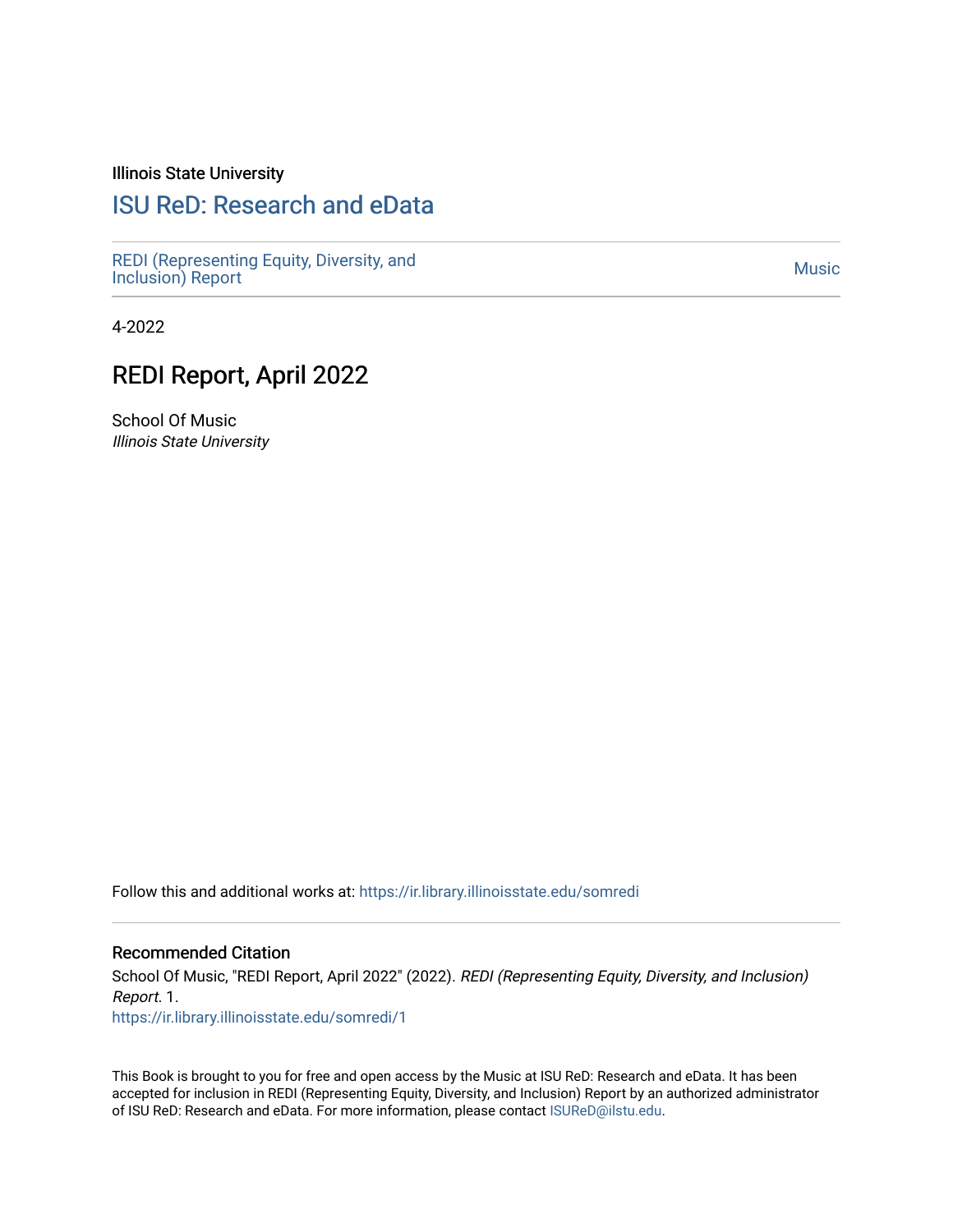# REDI REPORT

#### School of Music | REDI (Representing Equity, Diversity, and Inclusion)

#### Upcoming REDI Committee Listening Session for Music Students:

"Topic: Furthering a Sense of Belonging in the School of Music"

Music students are invited to meet with several members of the REDI Committee for a listening session. We are here to listen to your ideas, thoughts, and concerns on the stated topic. All information will remain confidential.

April 19th, 11:00 a.m, Centennial West 313B

#### Prefer to share [anonymously or through](https://illinoisstate.az1.qualtrics.com/jfe/form/SV_9LDA93qASZ27ZPg)  written words?

Use this QR code [or link](https://illinoisstate.az1.qualtrics.com/jfe/form/SV_9LDA93qASZ27ZPg) to be directed to a form where you can share your thoughts, ideas, and concerns as they relate to Equity, Diversity, Inclusion, and a sense of belonging in the department. Form submissions

will only be seen by REDI Committee members.



# Dr. Kimberly Loeffert addresses SOM Faculty/Staff in February

The School of Music was pleased to welcome Dr. Kimberly Loeffert to campus in February. Dr. Loeffert is a music theorist, saxophonist, and Faculty Fellow for Diversity, Equity, and Inclusion (DEI) at Oklahoma State University. A member of the

H2 Saxophone Quartet, Dr. Loeffert performed with the ensemble at this year's RED NOTE New Music Festival. She also addressed School of Music faculty, sharing recent DEI initiatives at OSU, which include: planning and promoting workshops for faculty on implicit bias, inclusive pedagogy,



**Dr. Kimberly Goddard Loeffert**

and other DEI topics; establishing a DEI speaker series; partnering with the OSU Department of Psychology to provide more mental health services for music students; establishing an in-house food pantry for music students stocked through donations; and hosting listening sessions for students, faculty and staff. In her presentation, Dr. Loeffert encouraged faculty to consider syllabi language that includes pronouns, DEI and accessibility statements, and a land acknowledgement. Dr. Loeffert also shared her approach to attendance policies, which she reframes as "accountability policies." Referencing Paul Gorski (author and equity education leader), Dr. Loeffert further encouraged faculty members to carefully reflect on the "four curricula of equity pedagogy" as they build their courses: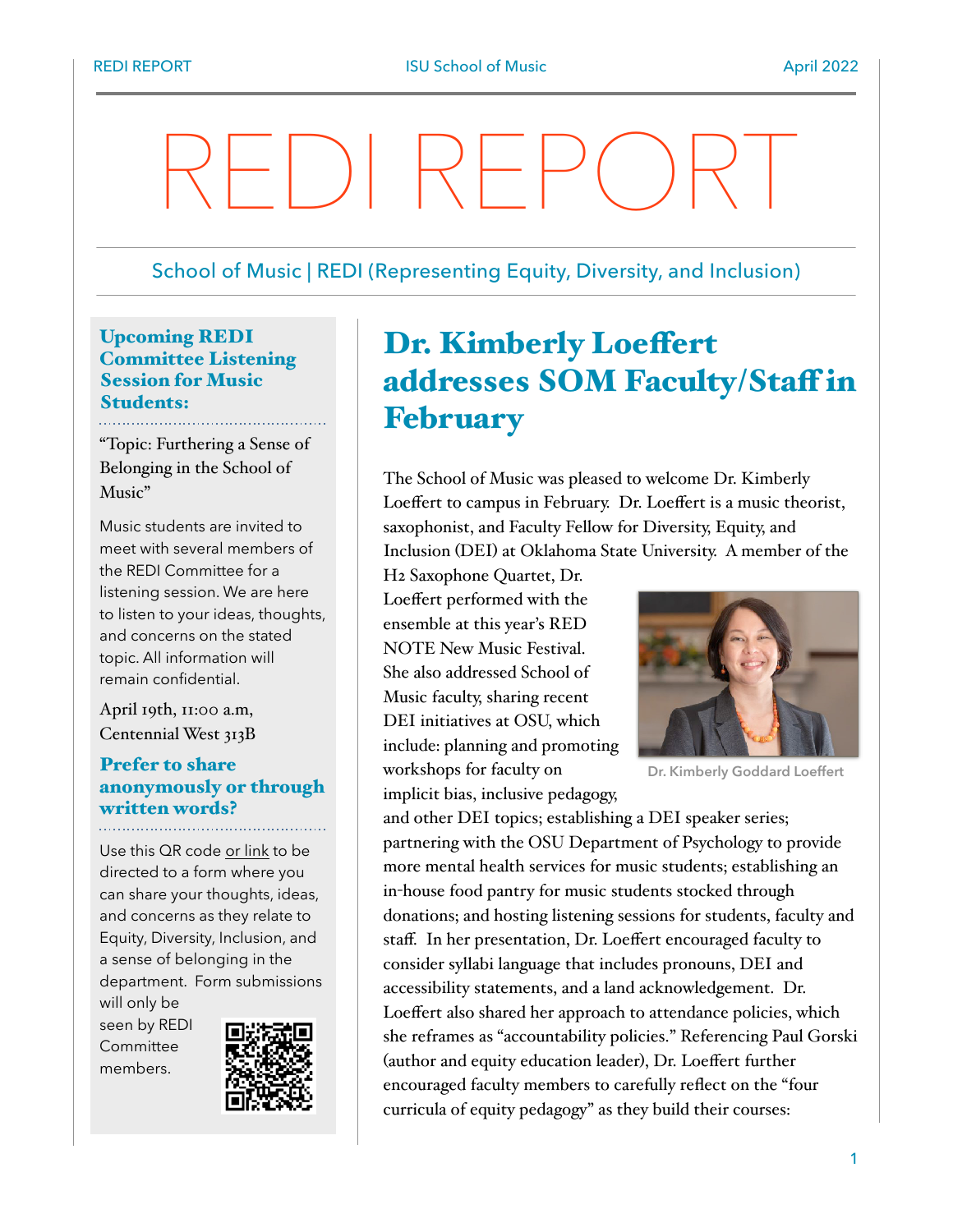# Highlights: Bringing Diverse Voices to the School of Music in

# 2021-2022

Guests Fifth Element Education: Hip Hop Pedagogy Residency (Dr. Rachel Grimsby, host)

Recital Celebrating Latin American History Month (performances by music faculty)

Guests Nicholas Prosini and AErQueen: Non-binary Students in the Music Classroom (Dr. Rachel Grimsby, host)

Walking With My Ancestors: Slave Dungeons of Ghana (Dr. Oforiwaa Aduonum, performer/producer)

Recital Celebrating Black History Month (performances by music faculty)

Guest Isaac Casal: Cello Recital of Latin American Music (Dr. Cora Swenson Lee, host)

Guest Ivana Francisi: Piano Recital of Music by Women Composers (Dr. Glenn Block and Dr. Tuyen Tonnu, hosts)

Guest Radhika Satish: Carnatic music demonstration (Dr. Anne Dervin, host)

would understand. "Classical music can be rigid," she said, "but there is wiggle room if you find it." The [Classically Black](https://www.classicallyblackpodcast.com/) podcast, which is a weekly, one-hour conversation between Ms. Brown and friend/cofounder Dalanie Harris, was created specifically to make classical music more approachable to listeners who are not classically trained. 174 episodes later, their podcast has led to invitations to present their vision across the country, including with the Sphinx Organization, the LA Philharmonic, and the Manhattan School of Music. Another theme that

#### REDI REPORT **ISU School of Music** April 2022

- The official curriculum (syllabus, assignments, etc)
- The explicit curriculum (the content that is purposefully taught)
- The implicit or hidden curriculum (the values and ideas that are taught implicitly)
- The null curriculum (the values and ideas that are taught by what is omitted from the explicit curriculum)

The School of Music appreciates Dr. Loeffert's willingness to share her ideas and experiences with our department.

## *ISU Alumna and Co-Founder of "Classically Black" visits the School of Music in March*

The School of Music and viola professor Dr. Katherine Lewis were pleased to welcome ISU alumna Kathryn Brown to campus for a two-day residency. Since graduating from ISU with a Bachelor of Music Education degree in 2015, Ms. Brown has made a name for herself as a co-founder of the successful and acclaimed "Classically Black" podcast. In addition to leading a master class with the viola studio and working with String Project students, Ms. Brown gave two presentations. One theme that emerged during her visit was Ms. Brown's vision to change the way music

professionals talk about classical music. Ms. Brown reflected that in her own personal life, she noticed she would talk about classical music in a different way than she talked about other styles of music, such as gospel and popular music. She decided she wanted to "level the playing field," and talk about classical music more colloquially, in a way people who are not in the field



**Alumna Kathryn Brown (BMEd '15)**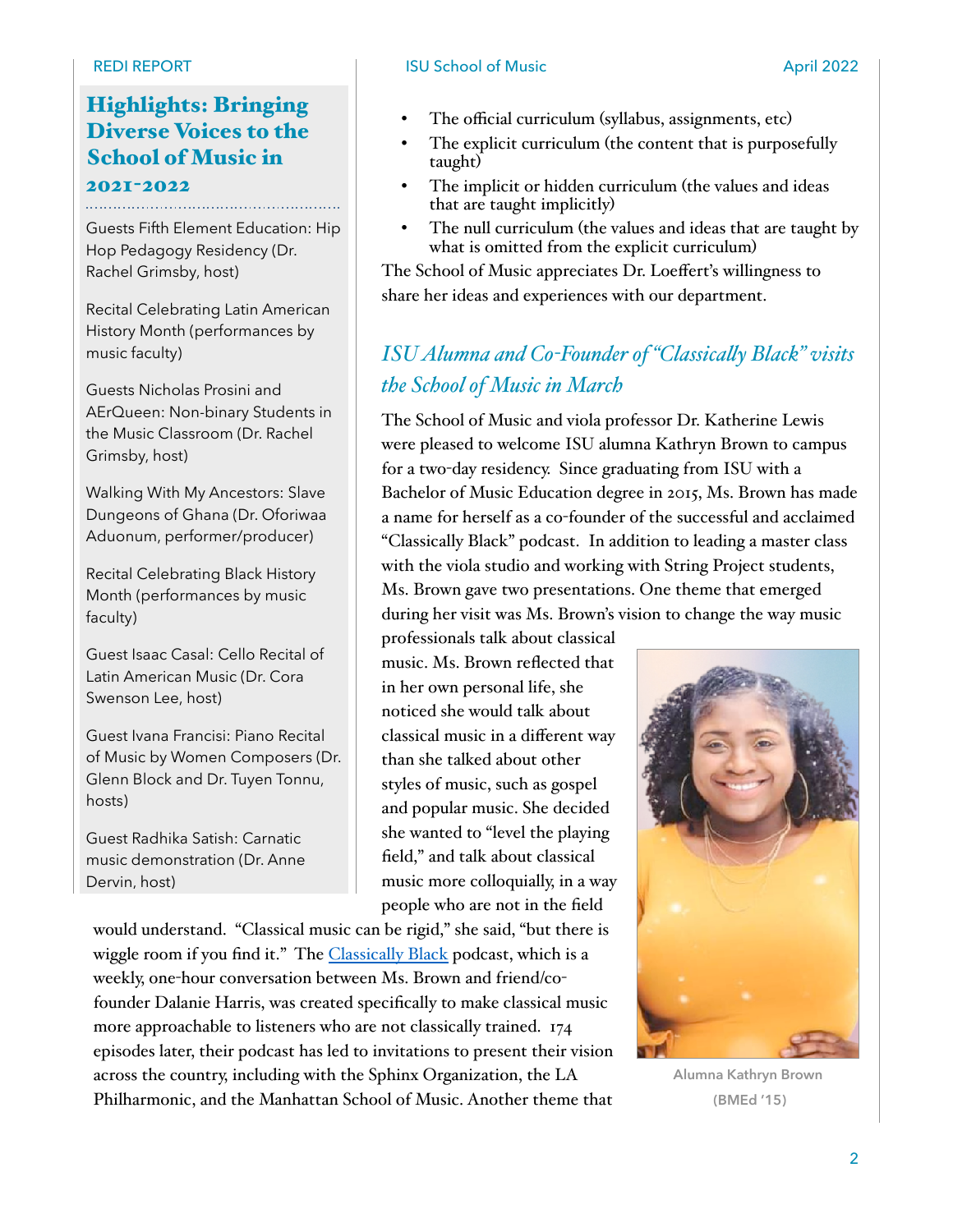#### REDI REPORT **ISU School of Music April 2022**

## Meet your SOM REDI Committee

 Dr. Oforiwaa Aduonum Dr. Rachel Hockenberry Prof. John Koch Dr. Cora Swenson Lee Dr. Anne McNamara Dr. Adriana Ransom Dr. Cindy Ropp Dr. Justin Vickers

was clear throughout Ms. Brown's visit is her curiosity and unabashed willingness to try new things. "Cultivate your interests and passions, and start with who you know. You have a network; there is someone you know that will help you." Ms. Brown noted the positive impact of her involvement in Registered Student Organizations while she was a student, including ISU's American String Teachers Association Student Chapter, ISU's Interdenominational Youth Choir, and Sigma Gamma Rho at the Eastman School of Music. Her curiosity and initiative have led her to not only co-found "Classically Black" and the [International](https://www.isblackmusicians.com/)  [Society for Black Musicians](https://www.isblackmusicians.com/), but also to pursue presenting at an ethnomusicology conference, be published in a scholarly journal, and explore many other interests from promoting a vegan diet to learning French.

#### *Faculty Self-Report Progress on EDI Initiatives*

The REDI Committee recently invited School of Music faculty to participate in a survey to measure how faculty members' approach to EDI in the classroom and research may have evolved over the last few years. For the purposes of the survey, "diverse" or "diversity" referred to individuals representing a variety of gender, ethnicity, racial, and sexual orientation identities. Nineteen faculty members completed the survey. The data collected indicates that faculty have more actively sought to individually study, present, and teach works by underrepresented composers and authors compared to

five years ago. 82% of faculty respondents indicate that they have more actively sought to individually study works by underrepresented composers and authors in their own research and learning compared to five years ago; additionally, 95% of faculty respondents indicate they have more actively sought to include works by underrepresented composers and authors in their classes compared to five years ago. When showing or recommending examples of performers/performances to students, 68% of faculty respondents indicated that they more intentionally seek to showcase diverse performers compared to five years ago. 50% of faculty respondents also indicated that they more intentionally seek to invite guests from diverse backgrounds to campus to work with students in their classes. When asked whether faculty feel the School is actively and adequately discussing and promoting equity, diversity, and inclusion, 56% agreed that it is; 17% of respondents disagreed, and 28% of respondents were neutral. 44% of faculty respondents felt the School is actively and adequately discussing and promoting equity, diversity, and inclusion with regard to its admission process specifically; 17% disagreed, and 39% of faculty respondents were neutral. The final question on the survey asked whether faculty believe the School is actively and adequately discussing and promoting equity, diversity, and inclusion in its general departmental policies. 53% of faculty respondents indicated that it is; 18% disagreed, and 29% were neutral. The REDI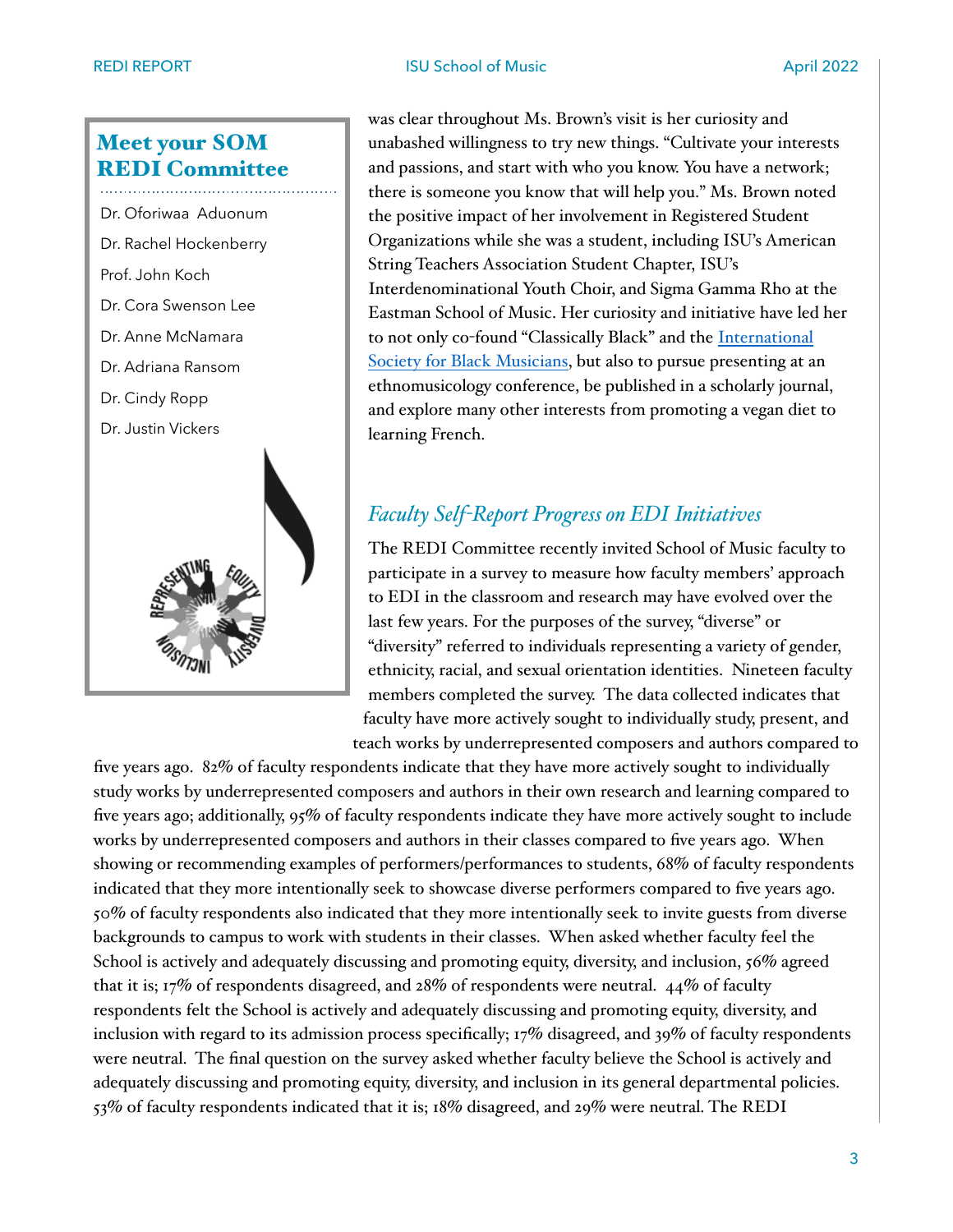Committee thanks all faculty who contributed to this survey, and has taken note of the individual comments and suggestions that faculty shared.

# Student Feature: Mariah Vance and "City Called Heaven"

Meet Mariah Vance, Bachelor of Science in Music major at Illinois State University. Mariah gave a stunning performance of the traditional spiritual "City Called Heaven" with Belle Voix (Dr. Mark Grizzard, conductor) at the March 20th Choral Ensembles concert. The REDI Committee asked Mariah to share her background as well as her thoughts about this performance.

#### Q. What is your musical background?

A. I began my musical journey at the age of 3 years old. I started singing in various church choirs in the Chicagoland area. Next, I started volunteering at various nursing homes and restaurants to share my gift and love of music. In 2008 I was featured on The Clarice Mason Show and in 2009 performed on the center stage at the Forest Park Kid Summer Festival. With my passion for music I continued singing in high school, joining the top performing acapella groups. I was often chosen to sing the National Anthem at



**Student Mariah Vance**

various sporting events throughout my high school experience. Most notably in 2017, I was selected as senior soloist to represent Glenbard East high school for the Illinois ACDA fall convention. There I performed with the jazz band for their spring jazz concert. In addition I was one of few students selected for the All-State Musician at Illinois Music Education Conference, the only African American female to represent my high school. As a student here at Illinois State, I became an alto singer and co-director for the Interdenominational Youth Choir (IYC) from 2018- 2022.

#### Q. What are some of your musical sources of inspiration?

A. My father has been my inspiration throughout my life. As a pianist himself, he has been my backbone in encouraging me to share my gift with others. He shared his love of music with me from an early age, providing me with a love for all genres of music such as jazz, gospel, and soul. My family's constant love and support throughout my performances has taught me that I can do all things and I am worthy of every opportunity given, no matter how big or small. Another inspiration was the great Ella Fitzgerald. People judged her for having an "old soul" with the type of music she sung as well as how she looked, but she rose above it all and made a true name for herself.

#### Q. What did it mean to you to have the opportunity to perform this solo with Belle Voix?

A. Performing my solo with Belle Voix meant the world to me. I took it as both an honor and a privilege. Since being enrolled here at ISU, I've attended at least 30+ concerts and found it rare for a black student to perform as a soloist. This opportunity allowed both my peers and non-black culture an opportunity to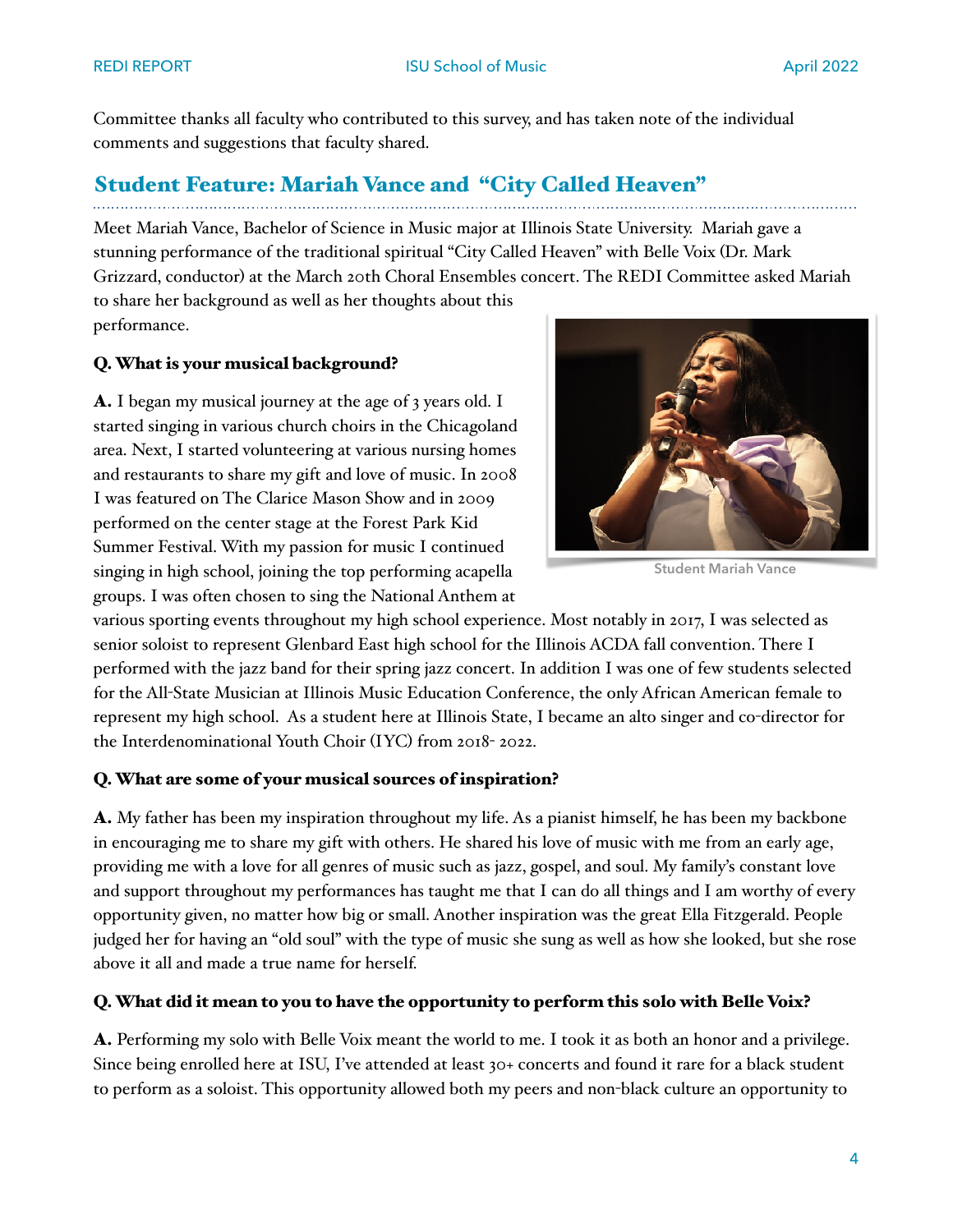#### REDI REPORT **ISU School of Music April 2022**

see and experience a true feeling of gospel music and everything that comes with it. Gospel music depicts a soulfulness of storytelling, struggles we face and ultimately trusting God to make it through. When African Americans were in bondage, singing gospel sometimes was their only hope to endure whatever obstacle they faced. Music is not just about the music but also the feeling it gives someone.

#### Q. What helped you prepare for this moment?

A. To prepare for this moment I practiced, prayed, and tried to remain humble for this opportunity. I sang "City Called Heaven" in high school at the age of 15 and have always wanted another chance to express the song differently. My director at the time didn't allow me to add my own expression of the song and I basically had to stick to how it was written. I am so grateful that Dr. Grizzard allowed me the opportunity to put my own spin on the song and make it my own. I feel "City Called Heaven" is a beautifully written piece and my presentation of it, allowed the audience to feel the message of the song.

# *Micro-grant opportunity for BIPOC music students!*  LIFT Music Fund

Awards given monthly: Due on the 15th of each month at 11:59 p.m. EST

<https://www.liftmusicfund.org/apply>

Teacher recommendation required

#### *Faculty Feature: Two Professors Diversify Their Studio Repertoire*

So much vocal music studied is that of Schubert, Schumann, Handel, Haydn, Brahms, Mendelssohn, etc. *"* You see the pattern: Deceased white male European composers….I realized that there are SOOOO many underrepresented composers that are writing and publishing AMAZING vocal music. Some composers were brought to me by students; others I searched for, discovering so much valuable and meaningful music that deserved study and performing. When I taught the Vocal Literature course in spring 2021, I began to assemble my own Powerpoint of contemporary underrepresented composers, including ISU graduates such as Dennis Tobenski. Last year I added this requirement to my voice syllabi: "Until recently the music world has generally ignored music by underrepresented composers, including, but not limited to female composers, composers of color, and LGBTQ+ composers. Each semester you must choose two underrepresented composers for graduate level (one underrepresented composer for undergrads) and one of their pieces to study and perform in your lessons and voice jury." My students gave very positive responses about adding this requirement to my syllabi and my discoveries continue! *"*

#### *- Professor John Koch, Voice*

The ISU Viola Studio is excited to have their first post-COVID themed studio recital this semester with *"*a performance on April 21 at 11AM in the CPA of "Music by Underrepresented Composers." Past studio recital themes have centered around the work of a specific composer, region, or style in order to give the students a wider understanding of the repertoire along with its technical and musical challenges. Often these themes have been chosen to offer students a deeper understanding of the contributions of women and minority composers. Past themes have included general themes such as "Music by Women Composers," "Music from Spain and South America," or very specific themes such as 'The Viola Music of